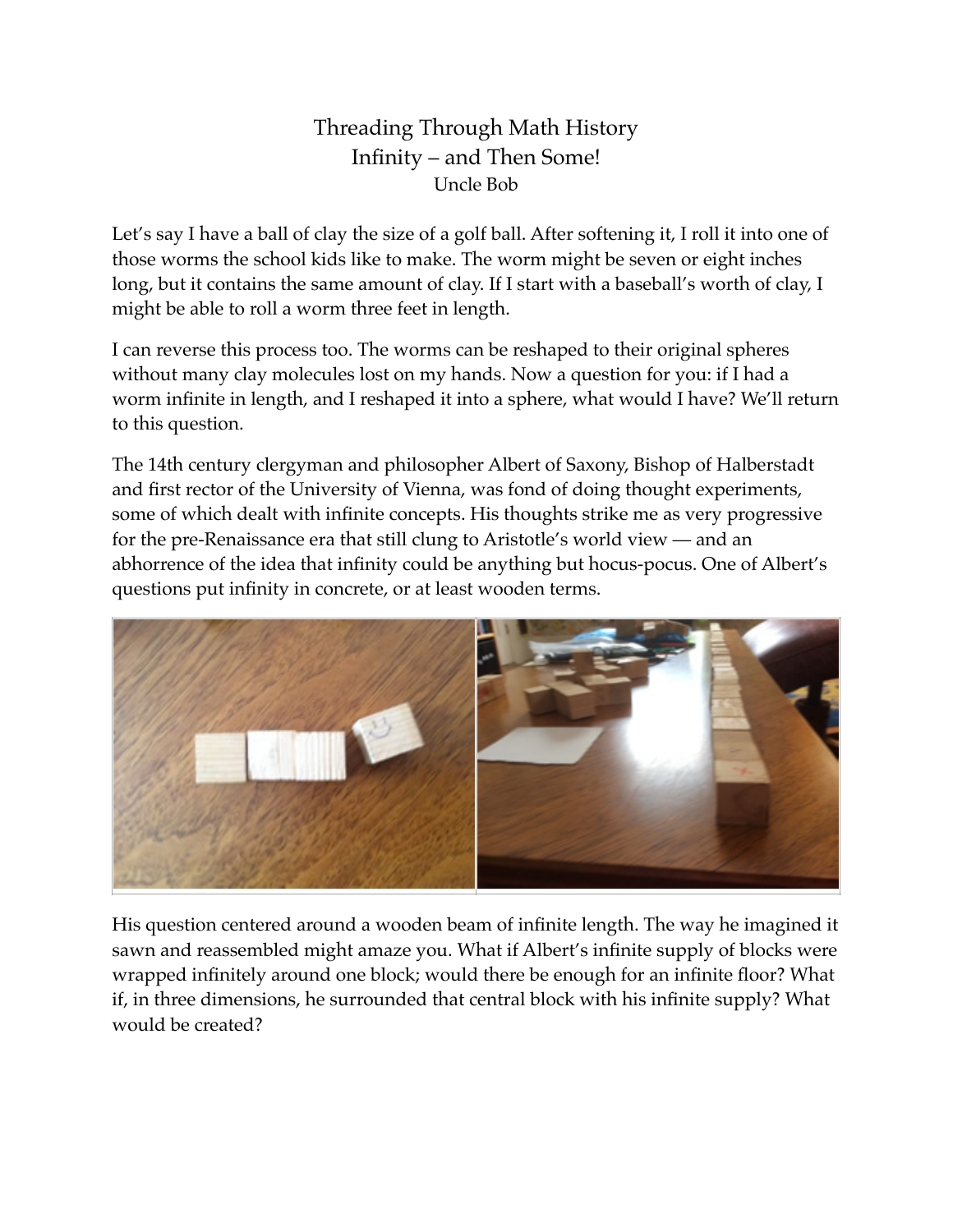

## [Read Albert's story here.](https://en.wikipedia.org/wiki/Albert_of_Saxony_(philosopher))

Consideration of the infinite became essential in the development and refinement of the calculus in the 17th through the 19th centuries. Could we even contemplate slicing up a region into finer and finer pieces until the number of them approached infinity, and then add them up and expect a meaningful result? That's what Newton and Leibniz expected of their integration techniques. It had worked in some cases for Archimedes 2000 years earlier.

First, to the meaningful question. Can adding an infinite number of quantities produce a number we can understand? Well clearly, adding an infinite number of ones, that is

## $1 + 1 + 1 + 1 + \ldots$

gives us an unlimited sum. Contrast that result with my hike to the store. The store is one mile away. On the first day of the hike I go half a mile, get tired, set up a little personal campsite beside the road, have a bite to eat, and go to sleep. On the second day, I'm even less ambitious and I cover only half of the remaining distance, or onequarter mile. Now my thought experiment asks, what if I cover only half of the remaining distance on each successive day. Ridiculous, yes, but if I quit walking after any number of days, even a thousand days, I will not have reached the store. The full trip will require a time greater than any number of days, and yet the sum of all the legs of my journey add to not more than a mile. I could imagine that an infinite number of days gets me to the store, and the calculus of integration gets you there too.

Now, as to Archimedes, he did much the same summing, but in a more concrete manner. His areas he imagined as laminas — plates of negligible thickness. To get the area of some irregular shape he would slice it into lamina and reshape them into a region of calculable area. Imagine a bookshelf of a set of encyclopedias all leaning at a severe angle. What is the total area of all the spines? Well, we can straighten them up